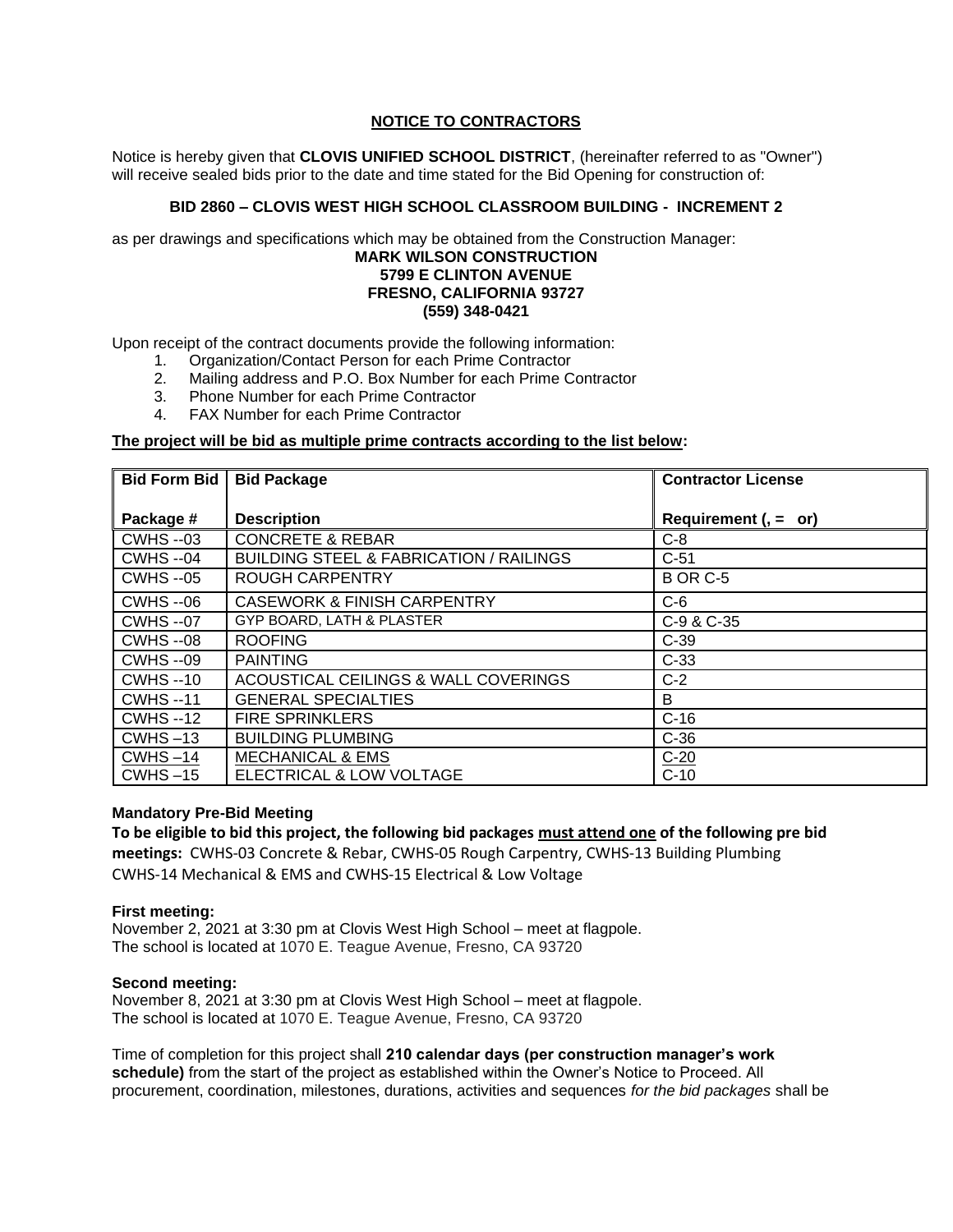performed as shown in the Construction Management Bid Schedule and Section 01320 of the specification and as modified by a monthly schedule update, if any.

### **Bids will be sealed and filed at the following address: Bids will NOT be accepted at the bid opening location.**

**Clovis Unified School District PURCHASING 1450 Herndon Avenue Clovis, California 93611**

before **11:00 a.m.** on **November 18, 2021** 

**Bids will be opened in public at the following address: Bids will NOT be accepted at the bid opening location.**

#### **Clovis Unified School District CONSTRUCTION SERVICES OFFICE 1470 Herndon Avenue Clovis, California 93611**

The DVBE Declaration of Good Faith Efforts to use Disabled Veteran Business Enterprises must be signed and filed in the Clovis Unified School District Construction Services Office located at 1470 Herndon Avenue, Clovis, California, **before 11:00 am on November 18, 2021**, at which time the bids (including the DVBE Declaration of Good Faith Efforts to Use Disabled Veteran Business Enterprises) will be opened in public – include with bid packet.

Bids must be accompanied by a bidder's bond, cashier's check, or certified check for at least ten per cent (10%) of the amount of the base bid and made payable to the Owner, issued by an Admitted Surety (an insurance organization authorized by the Insurance Commissioner to transact business of insurance in the State of California during this calendar year), which shall be given as a guarantee that the bidder will enter into a contract if awarded the work and will be declared forfeited, paid to, or retained by the Owner as liquidated damages if the bidder refuses or neglects to enter into the contract provided by the Owner after being requested to do so.

The Contractor shall be required to satisfy the conditions set forth in the contract and Education Code section 45125.2 regarding fingerprinting requirements and student safety prior to permitting any contact with students. Upon award of the contract and before beginning work, the Contractor shall be required to provide a verification of compliance with the student safety provisions of the contract and Education Code section 45125.2.

Upon award of the bid, require signature on the enclosed declaration to ensure compliance with the general Conditions and the Education Code.

The successful bidder will be required to furnish a Payment (Labor and Material) Bond in the amount of one hundred per cent (100%) of the contract price, and a Faithful Performance Bond in the amount of one hundred per cent (100%) of the contract price, said bonds to be secured from an Admitted Surety (an insurance organization authorized by the Insurance Commissioner to transact business of insurance in the State of California during this calendar year), and satisfactory to the Owner. The bidder will be required to give satisfactory proof to the Owner of the maintenance of Public Liability and Property Damage Insurance in an amount with a combined single limit of not less than \$2,000,000 per occurrence.

The successful bidder will be allowed to substitute securities or establish an escrow in lieu of retainage, pursuant to Public Contract Code Section 22300, and as described in the General Conditions.

The Owner will not consider or accept any bids from contractors who are not licensed to do business in the State of California, in accordance with the California Public Contract Code, providing for the licensing of contractors. In accordance with Section 3300 of said Code, the Contractor shall have a license classification as described in the MULTIPLE PRIME CONTRACT SCHEDULE.